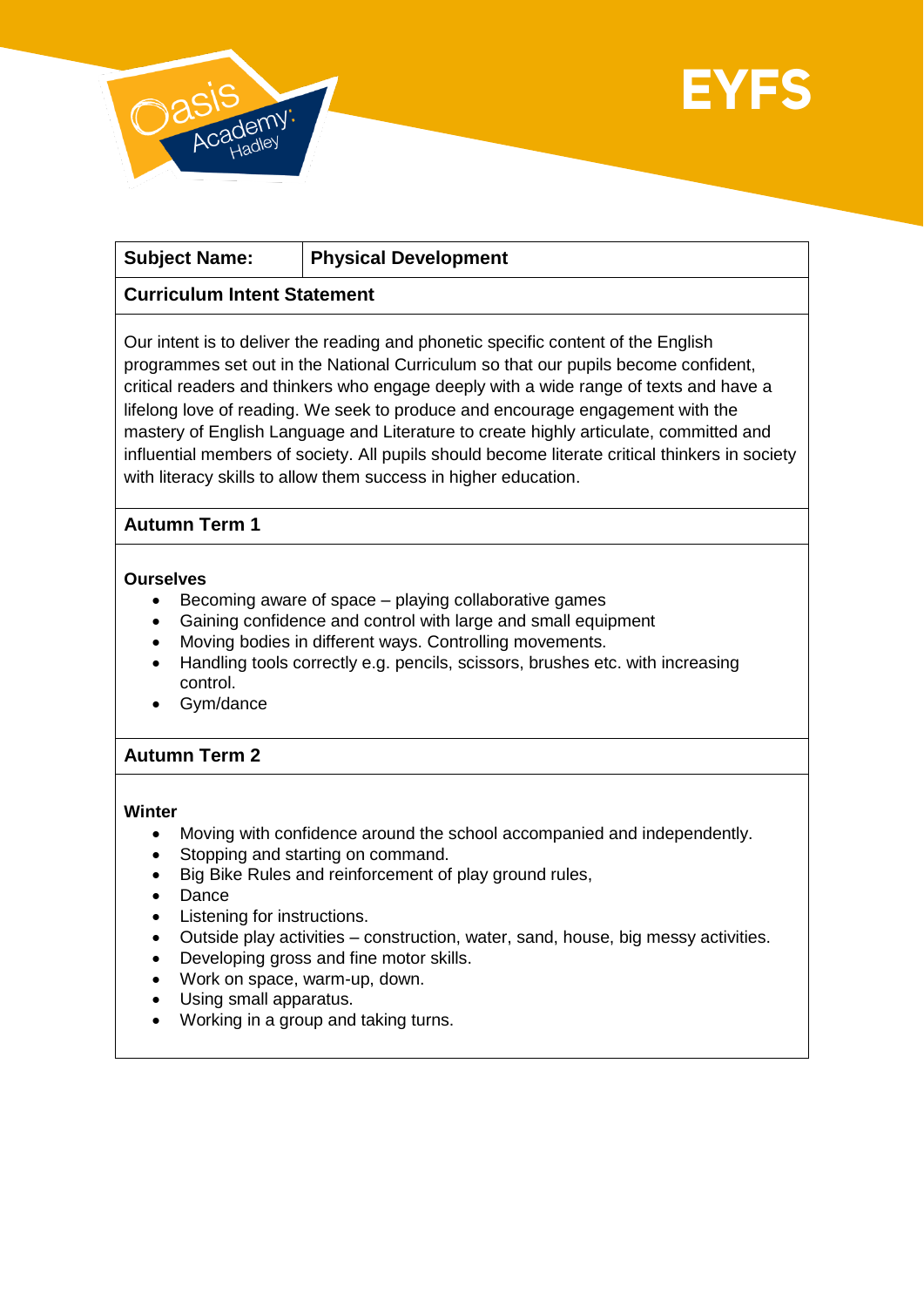# **Spring Term 1**

### **Homes**

- Moving with confidence around the school accompanied and independently.
- Games
- Big Bike Rules and reinforcement of play ground rules,
- Listening for instructions.
- Movement- over, under, through, in front, behind
- Outside play activities construction, water, sand, house, big messy activities.
- Developing gross and fine motor skills.
- Work on space, warm-up, down.
- Using small apparatus
- Working in a group

### **Spring Term 2**

#### **People Who Help Us**

- Moving with confidence around the school accompanied and independently.
- Stopping and starting on command.
- Big Bike Rules and reinforcement of play ground rules,
- Listening for instructions.
- Outside play activities construction, water, sand, house, big messy activities.
- Developing gross and fine motor skills.
- Work on space, warm-up, down.
- Using small apparatus.
- Dance –following instructions
- Working in a group and taking turns.

### **Summer Term 1**

#### **Growing**

- Moving with confidence around the school accompanied and independently.
- Stopping and starting on command.
- Big Bike Rules and reinforcement of play ground rules,
- Listening for instructions.
- Outside play activities construction, water, sand, house, big messy activities.
- Developing gross and fine motor skills.
- Work on space, warm-up, down.
- Using small apparatus.
- Games –following instructions, throwing and rolling
- Working in a group and taking turns.